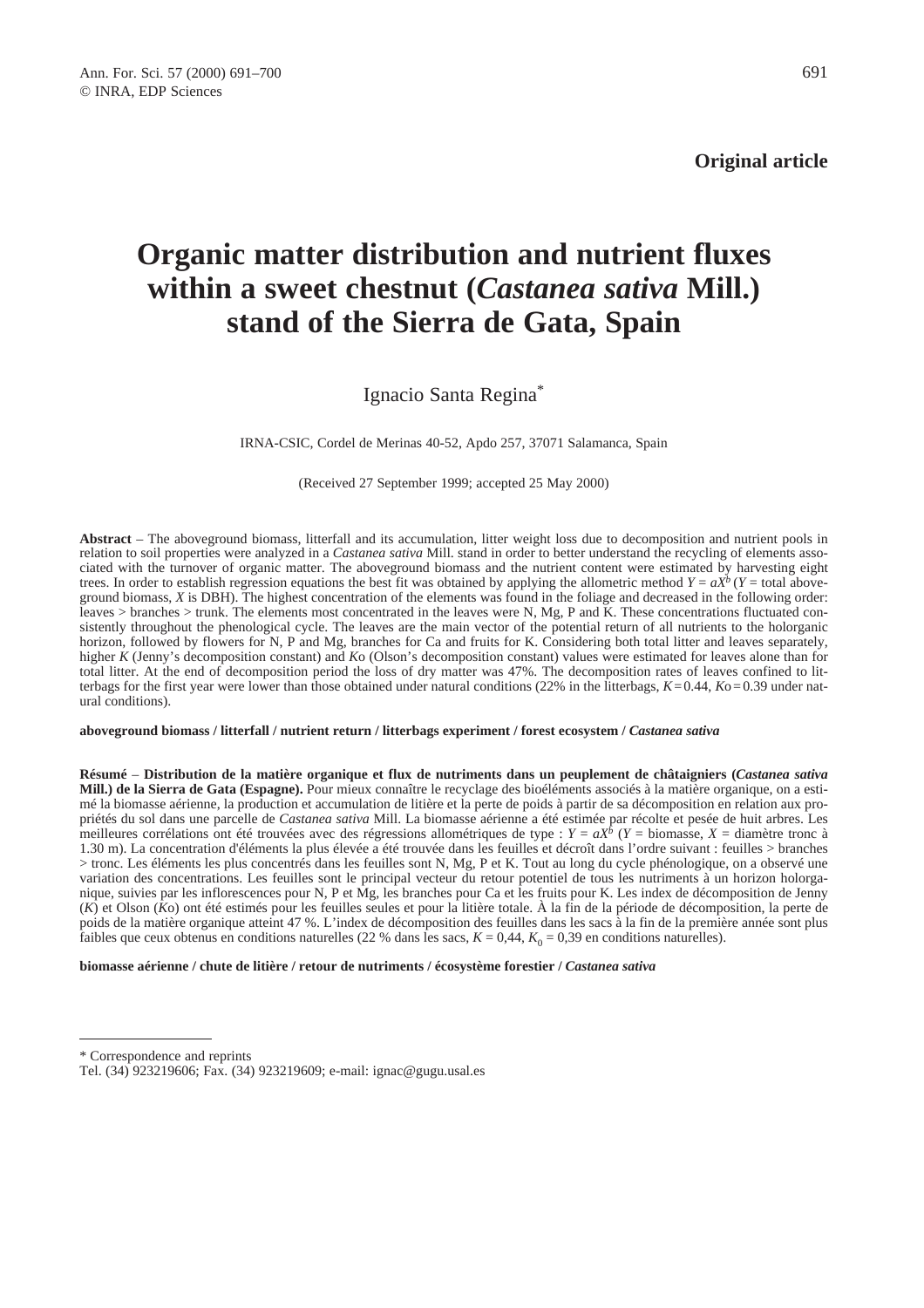## **1. INTRODUCTION**

Forest biomass, forest ecology and the attendant uptake and nutrient management have been widely studied over the last few decades [10, 16, 17, 22, 30, 44].

The role of nutrients in forest ecology and productivity has recently received more attention [49, 50, 58], especially in relation to: (1) agricultural abandonment, which allows reforestation on much better soils than in the past, involving larger amounts of nutrients in the biogeochemical cycle of forests; (2) the increased nutrient input from dry atmospheric deposition and by rain, and their recycling within the biogeochemical cycle. There is now much available data on biomass and nutrient contents in various forest stands. However they mainly focus on highly productive or widely representative species, or are related to specific site conditions. Comparisons and extrapolations are also often limited by methodological differences.

Litter formation is a physiological process, affecting not only the soil but also the growth patterns and nutrition of plants. As other metabolic functions, it is likely to have become adapted to evolutionary forces, which generate a variety of strategies, that differ among plant species as well as among ecosystems [63].

Studies on foliar nutrient dynamics have been used to estimate the best time during the year for tissue sampling in nutritional studies [26], to determine retranslocation and internal cycling in forest ecosystems [35, 36, 54], to estimate nutrient uptake [53] and to evaluate the adaptations of trees to nutrient stress [9].

Sweet chestnut (*Castanea sativa* Mill.) stands are very common around the western Mediterranean Basin. Formerly managed as coppices, these stands were regularly clear-cut every 15–25 years according to their productivity under various local conditions. However *Castanea sativa* coppice management is now more or less abandoned. Nevertheless, chestnut coppices cover fairly large areas in the Mediterranean mountains.

The role of these forest is not limited to production, but aesthetical and landscape safeguard aspects are also important. Traditional timber management of the chestnut grove is as follows: The chestnut trees are clear-cut every 20 to 25 years. Following this, the chestnuts grow spontaneously, and clearing of the sprouts is done after 5 to 10 years. Nevertheless the last century has been characterized by a progressive decrease in areas covered by chestnut forests. Over the last years, social interest in forest conservation has increased. Efforts have been made to save and improve existing chestnut stands; in this line, research has played a significant role in improving contributions to health aspects, nut quality and production, vegetative propagation, genetic improvement, economic and other cultivation aspects of chestnuts. It is thus necessary to conduct new research on the ecological role of chestnut species (*C. sativa*, *C. crenata*, etc.) and the use of these forests as resources for sustainable development.

The aim of the present study was to estimate the aboveground stand biomass its nutrient contents litterfall and nutrient removal from trees to the soil and litter decomposition dynamics; to do so, allowed us to estimate organic matter dynamics as well as nutrient uptake from the soil of the chestnut forest ecosystem.

## **2. MATERIALS AND METHODS**

#### **2.1. Study site**

The work was carried out in a Sweet chestnut forest in the "Sierra de Gata" mountains (province of Cáceres, Spain). This area forms part of the central range of the Iberian Peninsula, with maximum altitudes of about 1 500 m a.s.l. The climate is mild Mediterranean, with rainy winters and warm summers. The mean temperature is around 15 ºC and precipitation reaches 1 150 mm.

A representative experimental chestnut forest plot was selected. This plot was selected at the "El Soto" zone, on the southern slope of the Sierra de Gata mountains, near the village of San Martín de Trevejo. The forest studied grows at 940 m a.s.l. on humic Cambisol soils. The bedrock is mainly weathered porphyric, calcoalkaline granite, with zones of colluvial granitic sands. The general slope is close to 45%. The mean tree density is 3 970 trees  $ha^{-1}$ , with a mean D.B.H. (mean diameter at breast height, 1.3 m) of 10 cm and a mean height of 13 m, the mean basal area is  $28.58 \text{ m}^2 \text{ ha}^{-1}$ , and the L.A.I (leaf area index): 3.7 m2 m–2 (*table I*).

**Table I.** General characteristics of the studied chestnut stand.

| Parameters (Chestnut stand)             | San Martín de Trevejo site |
|-----------------------------------------|----------------------------|
| Altitude, ma.s.l.                       | 940                        |
| Geology                                 | Granite                    |
| Density (tree $ha^{-1}$ )               | 3970                       |
| D.B.H. (cm) (Mean diameter              |                            |
| at breast height, $1.3 \text{ m}$ )     | 10.0                       |
| Basal area $(m^2 \text{ ha}^{-1})$      | 28.6                       |
| Mean height (m)                         | 13.0                       |
| L.A.I. $(m^2 m^{-2})$ (leaf area index) | 3.7                        |
| Long term mean P (mm) (annual rainfall) | 1 152                      |
| Mean annual temperature $(C)$           | 14.2                       |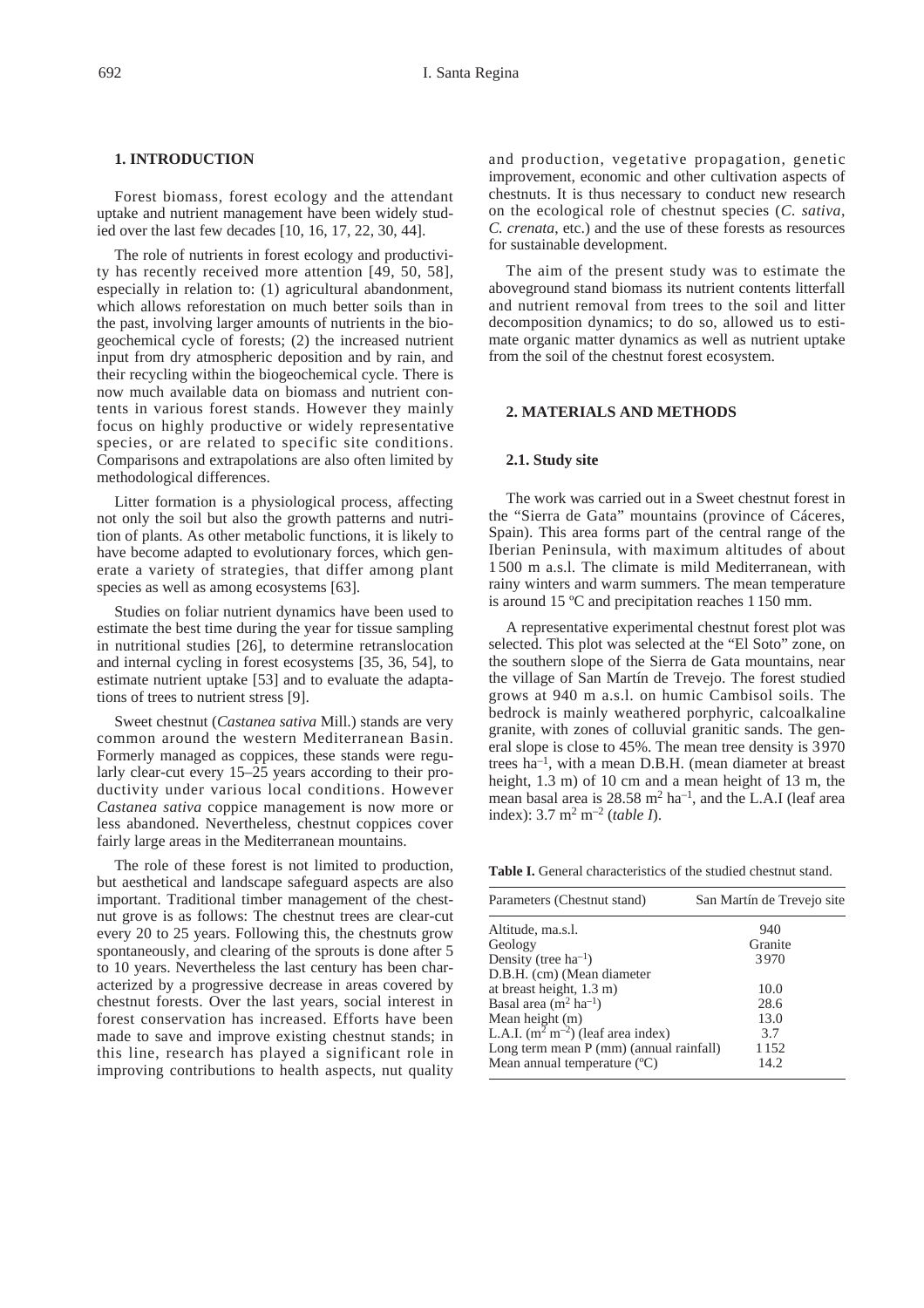## **2.2. Methods**

Four branches for 1–4 cm diameter and their leaves were sampled monthly during a vegetative cycle at three height levels (lower, medium and higher parts of the trees) within nine representative trees of different DBH classes of the stand for chemical analysis. The aboveground biomass and its nutrient content were estimated by harvesting 8 trees representative on different groups of DBH and height in the plot, during September 1992. The eight selected trees had a DBH from 4.0 to 17.2 cm and their heights ranged from 2.5 to 15.7 m. The harvested trees were individually divided into sections according to their height (from 0 to 1.3 m, 1.3–3.0 m, 3–5 m, 5–7 m, 7–9 m, 9–11 m, and so on), depending of height of each tree, and from each section different parts of the tree (trunks, branches and leaves) were wet weighed in the field.

Three groups of ten boxes each with a surface of  $0.24$  m<sup>2</sup>, 30 cm high were placed systematically following transects based on the topography of the soil in the experimental plot to collect litter fall. This litter was collected at approximately monthly intervals, (from once a month to once every 2 weeks during the period of most rapid leaf fall) and separated into individual components (leaves, branches, buds, flowers, nuts, and others), weighing each one after drying at 80 ºC. Following this, the samples were ground for chemical analysis. Fiftyfour nylon litter-bags (1 mm mesh) were placed on the forest soil, in three groups at different places on the experimental chestnut plot. Each bag held 10.0 g of leaves issued from its site canopy, previously dried at room temperature and the remaining humidity determined by drying at 80 ºC until constant weight. Three bags were taken out every two months, and after drying them, these samples were weighed and analyzed. Necromass of the forest floor was also quantified by collecting 15 replicates of  $0.25 \text{ m}^2$  sections of the superficial holorganic soil horizon, no including humus. Likewise, to determine the constants it was necessary to know leaf and litter production, which was achieved by placing the three groups of ten boxes of  $0.24 \text{ m}^2$  surface-area on plot.

#### **2.3. Chemical analysis and nutrient determination**

Representative biomass and litter samples were ground, and then subjected to chemical analysis. After digestion of the plant material, Ca, Mg and K were determined using atomic absorption spectrophotometry or flame photometry. Phosphorus was determined colorimetrically using metavanadate [15] and nitrogen by the Kjeldahl method or directly with a macro-N Heraeus device. The results, expressed as percentage of the plant tissue, were correlated with the biomass or litter-fall values to determine the amount of nutrients in the biomass or litter on a surface area basis.

## **2.4. Statistical analysis**

Statistical analysis was performed by a one-way analysis of variance (ANOVA), comparing the amounts of litter fall over time (three different years). Regression equations were developed to estimate the total of tree component biomass.

For the evaluation of litter dynamics, we used the *K* coefficient [27], which relates the humus and the aboveground litter.

The data were subjected to a one-way statistical analysis of variance algorithm (ANOVA). The regression curves were also established according to the best *r*2. Linear regressions were performed with the natural logarithm of the mean dry matter remaining at each time to calculate *K,* a constant of the overall fractional loss rate for the study period, following the formula:

#### $ln(Xt/X0) = Kt$

where *Xt* and *X*0 are the mass remaining at time *t* and time zero, respectively [45]. Both masses remaining on the soil were calculated immediately before the annual litterfall peak.

## **3. RESULTS**

## **3.1. Aboveground biomass estimation and nutrient storage**

In order to obtain the most accurate biomass estimations the most common methods proposed in the literature were tested [59]. Different independent variables such as the DBH, basal area, height  $(H)$ , circumference and several combinations of these (DBH2, DBH2*H, H/*DBH*,* DBH*/H*) were also tested.

The results showed that the model best fitted (based on the residual analyses) was obtained applying the allometric equations:

$$
Y = aX^b \tag{1}
$$

$$
Y = aX^b H^c \tag{2}
$$

where *Y* is the total aboveground biomass (dry weight), *X* is the tree's DBH and *H* its height.

The regression equations for estimating aboveground biomass by tree components are shown in *table II.* For each DBH category the biomass of the tree type was calculated. This value was then multiplied by the number of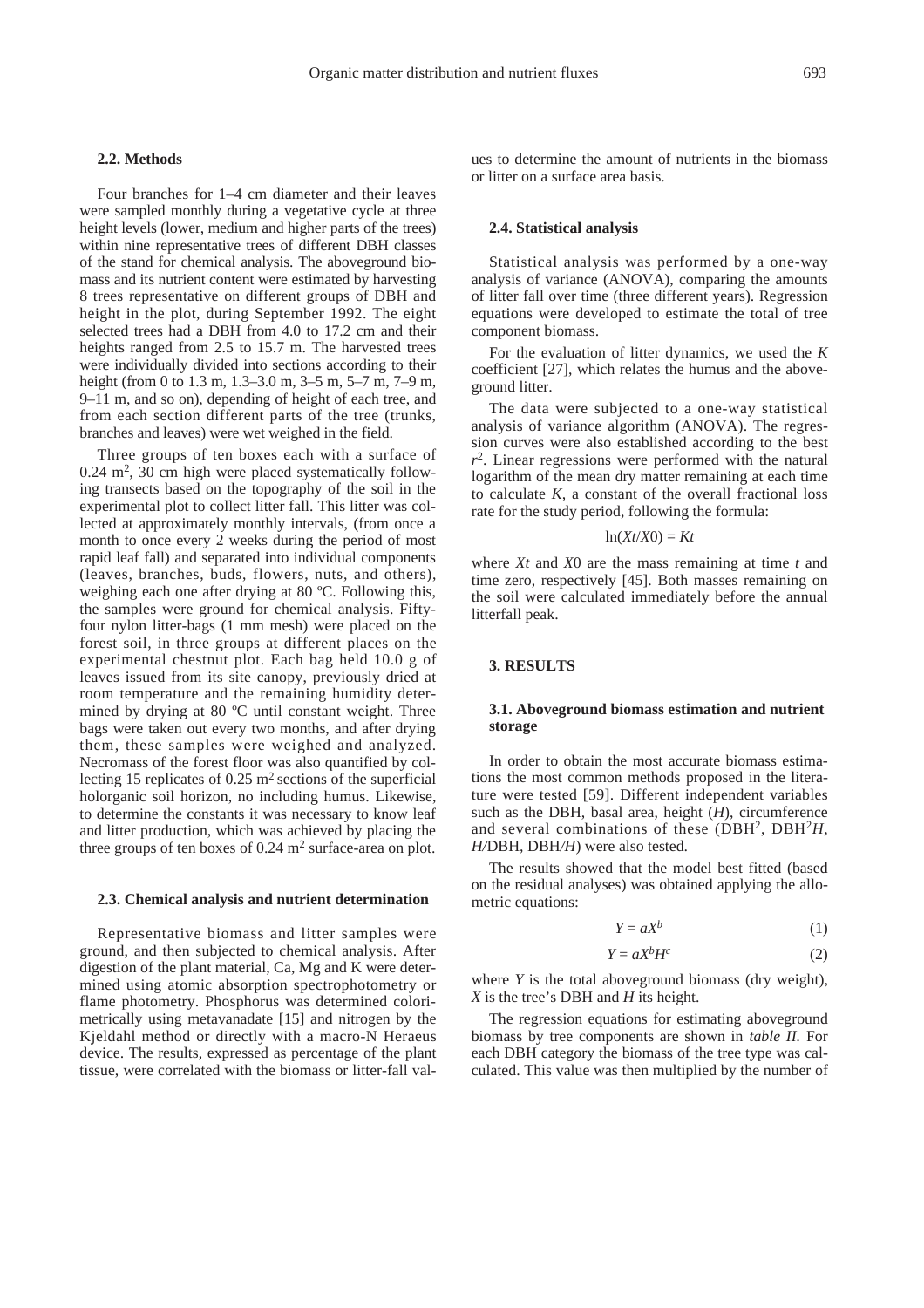| Table II. DBH-biomass relation in the different compartments |  |  |
|--------------------------------------------------------------|--|--|
| of the trees.                                                |  |  |

|                                                                                            | Equations                                                                                                                               | n                    | $r^2$                            |
|--------------------------------------------------------------------------------------------|-----------------------------------------------------------------------------------------------------------------------------------------|----------------------|----------------------------------|
| Total aboveground<br>biomass:<br>Trunk biomass:<br><b>Branches</b> biomass<br>Leaf biomass | $y = 0.066$ DBH <sup>2.647</sup><br>$y = 0.079$ DBH <sup>2.541</sup><br>$y = 0.000467$ DBH <sup>3.675</sup><br>$y = 0.0000544 DBH3.943$ | 36<br>36<br>20<br>36 | 0.998<br>0.996<br>0.982<br>0.860 |

shoots in that category in the stand so as to obtain the total biomass for the stand [32].

The highest concentration of elements was found in the foliage (*table III*) and decreasing in the following order: foliage > branches > trunk. The elements with the highest concentrations in the leaves are N, Mg, P and K. These concentrations showed differences throughout the phenological cycle.

## **3.2. Seasonal variation in leaf nutrient content**

*Table IV* shows the monthly evolution of the dry weight and the mineral element concentrations in leaves during a vegetative cycle. Leaf samples from chestnut stand were collected at three height levels of the tree canopy.

Different patterns were found for the nutrients studied. Concentrations decreased in the case of N, P and K; the Mg showed an unvarying pattern. Ca increased in concentration during the vegetative cycle.

#### **3.3. Litterfall and its nutrient content**

Annual litter fall production and potential nutrient return are indicated in *table V.* As in the case of most forest ecosystems, the leaves comprised the most important fraction (3429 kg ha<sup>-1</sup> y<sup>-1</sup>), representing 69.8% of the total contribution. Branch fall can be said to be intimately linked to that of leaves, although its contribution was smaller and only represented 14.8% of the total litterfall. Flowers and fruits represented 8.8% and 5.1% respectively of the annual total litterfall added to the humus, with an amount of flowers of 432 kg ha<sup>-1</sup> y<sup>-1</sup> and an amount of fruits of 250 kg ha<sup>-1</sup>  $y^{-1}$ .

The soil of chestnut stand received a mean potential contribution of 53.9, 23.7, 13.0, 7.8 and 18.7 kg ha<sup>-1</sup> y<sup>-1</sup> of N, Ca, Mg, P and K respectively (*table V*). The leaf litter was the main vector of the potential return of all bioelements to the holorganic horizon, followed in order of importance by flowers for N, P and Mg; branches for Ca, fruits for K.

The rotation coefficient – nutrients in leaf litterfall  $\times$ 100/nutrients in biomass – indicated interesting values for the chestnut stand studied, Ca was recycled more slowly than the other nutrients, and N was recycled faster, with the values:  $N=70.8$ , Ca=15.8, Mg=45.6, P=23.2, K=39.8.

**Table III.** Aboveground biomass (kg ha<sup>-1</sup>) and concentration of bioelements in the different compartment of the trees.

|                          | $k\sigma$ ha <sup>-1</sup> | % N | $k\mathfrak{g}$ ha <sup>-1</sup> | %Ca | $k\sigma$ ha <sup>-1</sup> | %Mg | $k\sigma$ ha <sup>-1</sup> | % $P$                                                                                                                                                                                                                                                                                                         | $k\sigma$ ha $^{-1}$ | % $K$ | $kg$ ha <sup>-1</sup> |
|--------------------------|----------------------------|-----|----------------------------------|-----|----------------------------|-----|----------------------------|---------------------------------------------------------------------------------------------------------------------------------------------------------------------------------------------------------------------------------------------------------------------------------------------------------------|----------------------|-------|-----------------------|
| Trunk<br><b>Branches</b> |                            |     |                                  |     |                            |     |                            | $104\ 702\quad 0.056 \pm 0.020\quad 58.6\quad 0.112 \pm 0.006\quad 117.2\quad 0.023 \pm 0.001\quad 24.1\quad 0.028 \pm 0.004\quad 29.3\quad 0.037 \pm 0.006\quad 38.7$<br>$11807$ $0.601 \pm 0.024$ $71.0$ $0.350 \pm 0.018$ $41.3$ $0.141 \pm 0.008$ $16.6$ $0.078 \pm 0.007$ $9.2$ $0.326 \pm 0.035$ $38.5$ |                      |       |                       |
| Leaves                   |                            |     |                                  |     |                            |     |                            | $2938$ $1.530 + 0.121$ $45.0$ $0.326 + 0.011$ $9.6$ $0.276 + 0.006$ $8.1$ $0.249 + 0.011$ $7.3$ $0.920 + 0.047$ $27.0$                                                                                                                                                                                        |                      |       |                       |
| Total                    | 119 447                    |     | 174.6                            |     | 168.1                      |     | 48.8                       |                                                                                                                                                                                                                                                                                                               | 45.8                 |       | 104.2                 |

**Table IV.** Variation of nutrients (%) of the leaves during a vegetative cycle.

| Date  | a leaf dry weight $(g)$ | N             |               | K             | Cа            | Mg            |
|-------|-------------------------|---------------|---------------|---------------|---------------|---------------|
| 28.04 | $0.13 + 0.03$           | $2.85 + 0.33$ | $0.28 + 0.02$ | $1.21 + 0.09$ | $0.19 + 0.02$ | $0.27 + 0.02$ |
| 25.05 | $0.13 + 0.03$           | $2.65 + 0.30$ | $0.31 + 0.02$ | $1.24 + 0.09$ | $0.28 + 0.03$ | $0.30 + 0.03$ |
| 28.06 | $0.23 + 0.04$           | $2.20 + 0.24$ | $0.21 + 0.01$ | $1.10 + 0.08$ | $0.31 + 0.04$ | $0.24 + 0.02$ |
| 27.07 | $0.34 + 0.06$           | $2.01 + 0.19$ | $0.24 + 0.02$ | $1.08 + 0.08$ | $0.25 + 0.03$ | $0.27 + 0.03$ |
| 25.08 | $0.40 + 0.07$           | $1.96 + 0.16$ | $0.24 + 0.02$ | $1.00 + 0.08$ | $0.33 + 0.05$ | $0.29 + 0.03$ |
| 28.09 | $0.40 + 0.07$           | $1.59 + 0.12$ | $0.26 + 0.03$ | $1.01 + 0.08$ | $0.34 + 0.05$ | $0.27 + 0.02$ |
| 02.11 | $0.43 + 0.08$           | $0.82 + 0.07$ | $0.24 + 0.02$ | $0.58 + 0.04$ | $0.40 + 0.06$ | $0.27 + 0.03$ |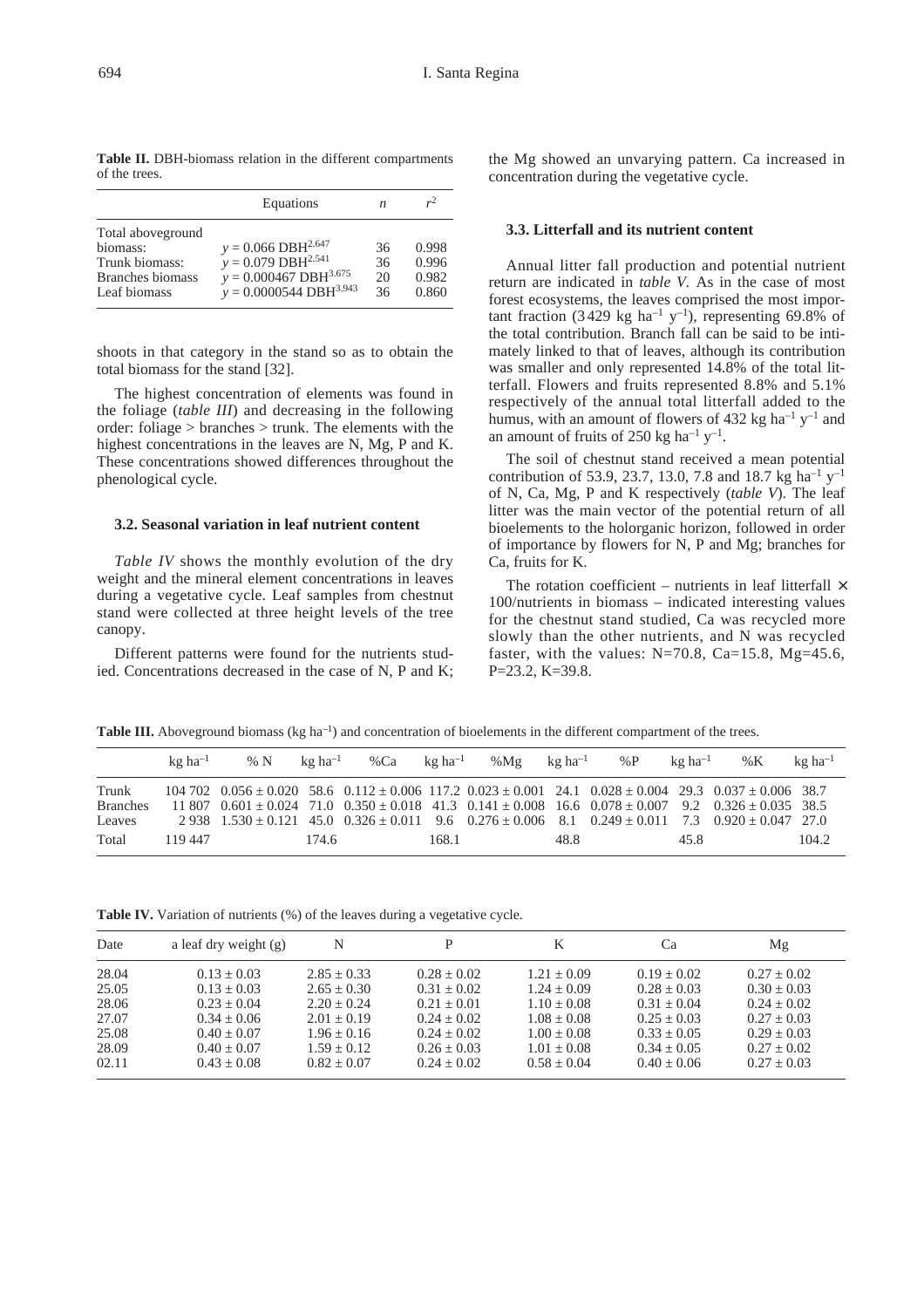|                 | Litter production                     |       |      |      | kg ha <sup>-1</sup> y <sup>-1</sup> |     |      |
|-----------------|---------------------------------------|-------|------|------|-------------------------------------|-----|------|
|                 | $kg$ ha <sup>-1</sup> y <sup>-1</sup> | $\%$  | N    | Ca   | Mg                                  |     | K    |
| Leaves          | 3429                                  | 69.8  | 41.5 | 18.5 | 11.0                                | 6.8 | 15.4 |
| <b>Branches</b> | 728                                   | 14.8  | 3.2  | 3.0  | 0.5                                 | 0.1 | 0.6  |
| <b>Flowers</b>  | 432                                   | 8.8   | 5.1  | 0.9  | 0.8                                 | 0.5 | 0.2  |
| Fruits          | 250                                   | 5.1   | 2.6  | 0.8  | 0.5                                 | 0.3 | 2.1  |
| Others          | 73                                    | 1.5   | 1.5  | 0.5  | 0.2                                 | 0.1 | 0.4  |
| Total           | 4912                                  | 100.0 | 53.9 | 23.7 | 13.0                                | 7.8 | 18.7 |

**Table V.** Average annual litter production and bioelement amounts of litterfall components (kg ha<sup>-1</sup> y<sup>-1</sup>).

**Table VI.** Litter decay indices (*K* and *K*o) for leaf litter and for total litter.

| Litter fraction |      |      | $A + F$ | 11   | Ko   |      | Kd   |
|-----------------|------|------|---------|------|------|------|------|
| Leaves          | 3429 | 322  | 7751    | 0.44 | 0.79 | 509ء | 0.56 |
| Total litter    | 4912 | 7693 | 12605   | 0.39 | 0.64 | 1916 | 0.61 |

*A,* annual production; *F,* litter or leaves accumulated in the soil; *K,* Jenny's index; *K*o, Olson's index; *P,* annual loss of produced fallen litter or leaves; *K*d, coefficient of accumulation of fallen litter or leaves.

The constants and parameters are according to the equations:  $K = A/(A+F)$ ,  $P = AK$ ,  $Ko = A/F$ ,  $Kd = (A-P)/A$ .

**Table VII.** Organic matter dynamics (%) and average concentration of bioelements (mg g<sup>-1</sup>) during the decomposition experiment.

| Days           | O.M.            | N              | Ca            | Mg            | P             | K             |
|----------------|-----------------|----------------|---------------|---------------|---------------|---------------|
| $\overline{0}$ | 1.00            | 10.8           | 5.6           | 1.7           | 0.9           | 1.5           |
| 60             | $0.98 + 0.01$   | $10.1 \pm 0.2$ | $5.2 \pm 0.6$ | $1.6 \pm 0.2$ | $0.9 \pm 0.2$ | $1.3 \pm 0.2$ |
| 124            | $0.96 + 0.01$   | $9.8 + 0.3$    | $6.3 \pm 0.4$ | $1.7 + 0.1$   | $0.8 \pm 0.1$ | $1.2 + 0.1$   |
| 180            | $0.92 + 0.01$   | $10.4 \pm 0.3$ | $6.1 + 0.3$   | $2.0 + 0.3$   | $1.0 + 0.2$   | $1.3 + 0.2$   |
| 247            | $0.82 + 0.01$   | $10.3 + 0.3$   | $6.5 + 0.4$   | $2.2 + 0.2$   | $0.8 + 0.1$   | $1.4 + 0.1$   |
| 310            | $0.80 + 0.01$   | $11.0 + 0.4$   | $6.7 \pm 0.3$ | $2.4 \pm 0.3$ | $0.8 \pm 0.1$ | $0.9 \pm 0.1$ |
| 366            | $0.78 + 0.02$   | $12.1 + 0.4$   | $6.9 + 0.5$   | $1.9 + 0.4$   | $0.7 + 0.2$   | $1.0 + 0.1$   |
| 430            | $0.70 \pm 0.03$ | $12.9 + 0.5$   | $6.7 + 0.4$   | $1.8 + 0.2$   | $1.1 + 0.1$   | $0.8 + 0.1$   |
| 508            | $0.69 + 0.02$   | $14.6 + 0.5$   | $5.8 \pm 0.6$ | $2.0 + 0.3$   | $1.2 + 0.1$   | $1.3 + 0.2$   |
| 551            | $0.66 + 0.02$   | $15.6 + 0.6$   | $5.3 \pm 0.5$ | $1.9 + 0.2$   | $1.1 + 0.1$   | $1.0 + 0.2$   |
| 615            | $0.54 + 0.04$   | $17.9 + 0.6$   | $6.7 \pm 0.6$ | $1.8 + 0.1$   | $1.3 \pm 0.2$ | $1.4 + 0.2$   |
| 677            | $0.52 + 0.04$   | $17.4 + 0.5$   | $6.4 + 0.5$   | $1.8 + 0.1$   | $1.4 + 0.2$   | $0.9 + 0.1$   |
| 740            | $0.53 \pm 0.04$ | $16.5 + 0.4$   | $6.0 \pm 0.3$ | $1.9 \pm 0.1$ | $1.2 \pm 0.1$ | $0.9 \pm 0.1$ |

#### **3.4. Litter decomposition**

Jenny's and Olson's decomposition constants were determined for leaves only and for total litter (*table VI*). Considering both total litter and leaves separately, higher *K* and *K*o decomposition indices were estimated for leaves alone than for total litter.

At the end of decomposition period the loss of dry matter was 47% (*table VII*). Nutrient concentrations, expressed as mg g–1 are shown in (*table VII*).

#### **4. DISCUSSION**

# **4.1. Aboveground biomass estimation and nutrient storage**

Although equation (1) gives quite similar results, the estimates are slightly improved for some of the fraction when equation (2) is used. However, the inclusion of height involves an additional practical problem in data collection even though it does reflect characteristics affecting the biomass [13].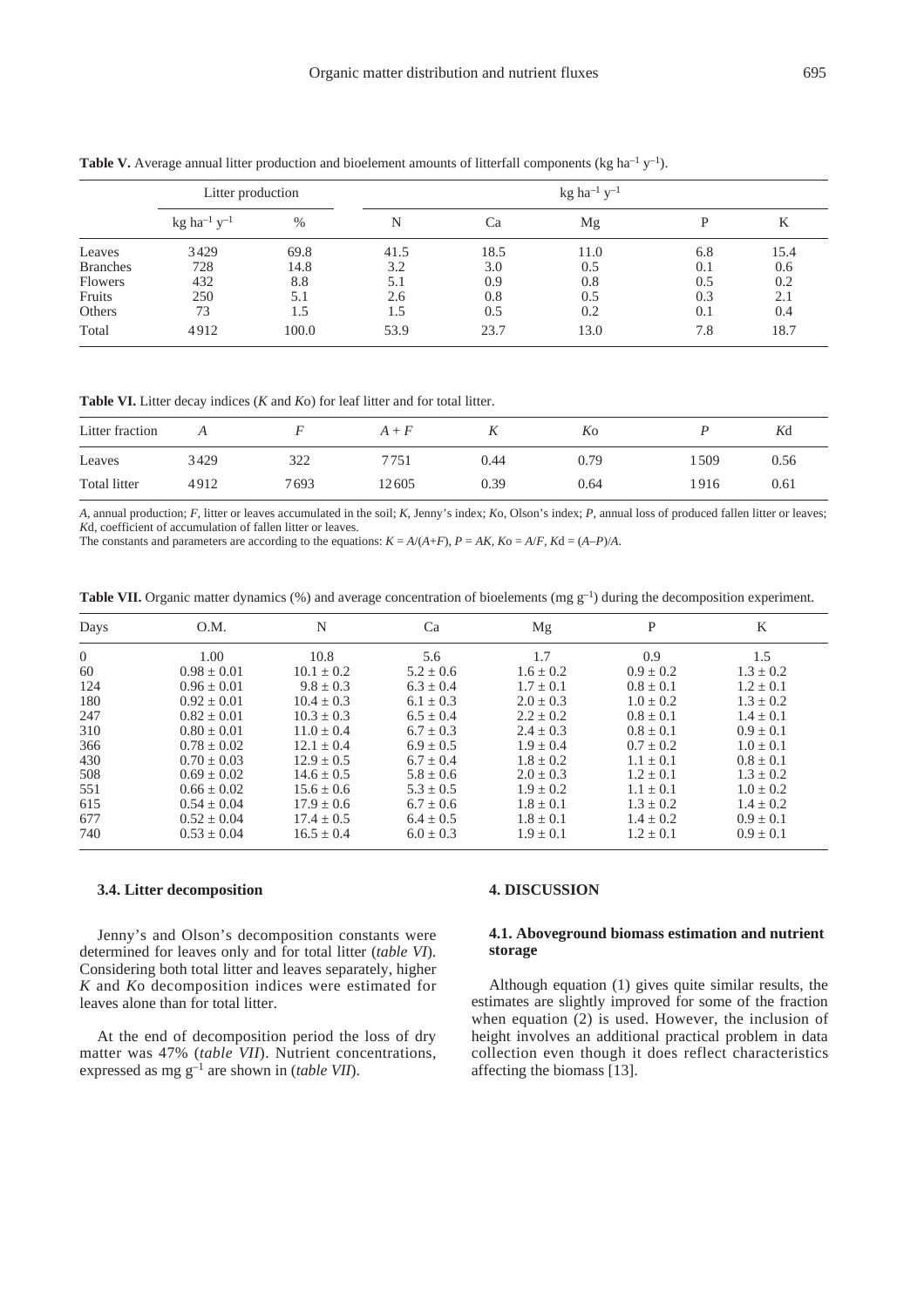Equation (1) can be considered optimal when it includes the DBH as the only explicative variable in all cases. The DBH is the parameter most commonly used because of the ease and precision with which it can be calculated and because it is related to the volume of the wood and with functional processes such as transport and the age of the tree [19, 59].

Extrapolation of these findings should be done with caution since the factors affecting productivity vary considerably in any given forest because they are in turn affected by orientation, soil depth, fertility, type of substrate, microclimatic characteristics, density, age, management, etc. [2, 11, 32, 52]. However, extrapolation to other areas is debatable since it involves a loss of precision in the estimation [11, 23, 43].

The trunk accumulated the higher amount of all of these bioelements on a weight basis, owing to its high biomass (about 88% overall). The amount of nutrients accumulated in the leaves, on a weight basis, was quantitatively lower because foliage biomass represented only about 2.5% of the total biomass. However, despite this low percentage, the amount of bioelements accumulated in leaves is of great qualitative importance since these organs are subject to internal annual cycles (deciduous species) and eventually a proportion of them returns to the soil in the leaf litter. The amount of nutrients stored in the leaves depends, above all, on the leaf biomass of the forest. Accordingly, the extent of this storage varies considerably at each site, with a mean storage of about 25% of N and 15% of the P and Mg of the total mineralomass. These nutrient distributions have practical implications, since the high removal of nutrients from the sites with full-tree harvesting systems, as compared to the traditional method of harvesting of trunks, results in a lower loss of nutrients from the site [12, 28, 60].

The order of accumulation of elements studied in these forests is as follows:  $N > Ca > K > Mg > P$ .

Nevertheless, the distributions of nutrients within the trees are closely associated with the biological activity of tree compartments, and with the physiological activity of leaves. The total weight of bioelements in both trees and in the forest stand can be calculated by multiplying the bioelement concentration by the dry weight of either the tree or each component biomass of the stand [28, 66]. *Castanea sativa* exhibited differential characters in the storage and concentrations of nutrients in the different parts of the tree in relation to others hardwood species [25, 31, 60].

#### **4.2. Seasonal variation in leaf nutrient content**

Dry weight increased significantly throughout the growing season. Seasonal increases in mass of current foliage have been reported for [67] and [24].

Different patterns were found for the nutrients studied. Concentrations decreased in the case of N, P and K at the end of the vegetative cycle; the Mg showed an unvarying pattern, and Ca increased in concentration during the vegetative cycle.

The vegetative cycle of deciduous forest leaves is subject to three stages of development: rapid growth, maturation and senescence. During the first period, the relative concentrations of mobile biological macronutrients, N, P, K were the highest, thereafter decreasing to the end of vegetative cycle on the plot studied. The decrease would be due to the fact that the increase in dry weight of the recently matured leaves was faster than the translocation of nutrients into the leaves [24]. These changes have been attributed to resorption of nutrients from the foliage into perennial tissues [9, 47, 53, 65]. During the spring, growth is accompanied by an intense mitotic activity due to cellular growth and a strong demand for nutrients, in particular N [53]. Thereafter, the contents of this element decrease throughout the vegetative cycle and above all during the period of senescence (autumn). It is therefore evident that retranslocation to perennial tissues occurs before total abscission. The low variation in the concentration of these organs masks more important absolute variations when considering the relative mass of leaves. The transfer of N to the perennial parts of the tree may represent 30–50% of the amount required for the biomass production of the following cycle [24].

The concentration of Ca, considered to be an immobile element, increases until leaf abscission, resulting from accumulation in the cell walls and perhaps from lignification of the tissues. Similar pattern was reported in [3, 10].

The concentration of Mg remained constant during the vegetative cycle at all the sites considered. The fact that the amounts of retranslocated elements of the leaves are more related to their individual concentrations in plant organs than to their availability in soil highlights the indirect nature of the effect of the substrate in this context.

## **4.3. Litterfall and nutrient return to the soil**

Important annual variations were estimated in the fall or organs. Maximum production peaks occurred in autumn, although there were small peaks in spring and the start of summer, mainly due to the shedding of flowers, and leaves owing to adverse climatological conditions (late freezes). Accordingly, the annual fall cycle (deciduous species) is mainly determined by the cycle of leaf and branch abscission.

In the studied stand, the length of the biological activity period is mainly affected by two factors: low winter temperatures and summer drought. In many cases, the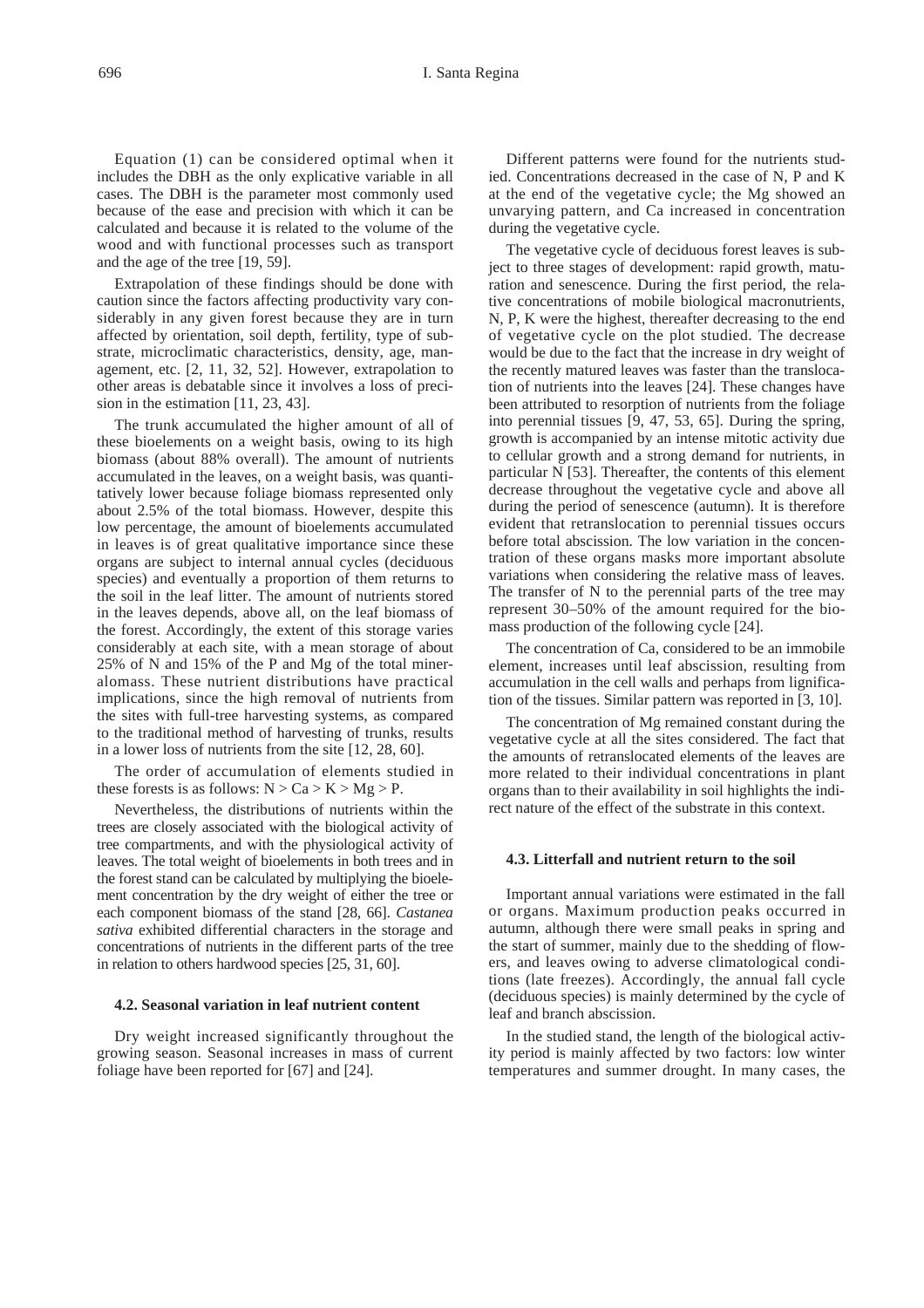contribution of ground vegetation was not considered because of its relative unimportance to total amounts of annual litterfall.

The values of total litterfall obtained were greater than the 3.6 mg ha<sup>-1</sup> y<sup>-1</sup> estimated by [1], 3.9 mg ha<sup>-1</sup> y<sup>-1</sup> reported by [48] in chestnut coppices used for fruit collection (or lesser density) and the 1.7 and 2.6 mg ha<sup>-1</sup>  $y$ <sup>-1</sup> recorded by [33] in chestnut coppices cleared every seven years. Likewise, they are similar to the 5.2 mg ha<sup>-1</sup> y<sup>-1</sup> given by [46] for deciduous forests, although lower than the 6.3 mg ha<sup>-1</sup> y<sup>-1</sup> reported by [54] for a chestnut stand in the Sierra de Béjar.

The annual cycle of leaf fall in *Castanea sativa* is practically limited to October and November, later contributions being due to the fact that the leaves still on the lower branches of the trees show a marked marcescence, and persist in their location over a large part of the winter, these contributions are also due to late frosts.

In general, it may be assumed that in the study area the effect of wind did not markedly affect the seasonality of the contribution of plant debris to the soil (there were no significant correlations between wind speed and the fall of leaves, branches, or total aboveground litter production [20].

In most forest ecosystems the production of organs related to reproduction usually varies considerably from one year to another, and this variation also involves the other organs of the tree [4, 14, 21, 62]. The shedding of flowers is subject to their annual cycle of fall, and practically restricted to July to September in the chestnut stand.

The fraction corresponding to the fruits displays a maximum period of fall corresponding to November-December, with a marked seasonality. The mean estimated annual production of these organs is much lower than those obtained for two chestnut orchards in western Spain [20] and northern Portugal [48].

The variations in the return of bioelements to the soil through litter follow a similar evolution to shedding, since this variation was more important than that observed in the composition of the plant organs. Nitrogen was the major nutrient as regards quantitative importance, the leaves being the organs which showed the highest levels of this element (*table IV*). [33] found amounts of N similar to those in four Sicilian chestnut coppices.

The Ca contents were among the lowest found in the literature, both for leaves and for the other fractions [33, 54, 55, 56], although it should be remembered that those coppices were located on very different types of soil. It is necessary to take into account the "dilution effect" (an increase in biomass while maintaining the same amount of bioelements) that may occur due to the different amounts of litter; that is, if it assumed that the same amount of Ca is absorbed on soils with the same amount of assimilable Ca, the concentration in the litter would be lower in forests with a higher production [20, 38].

The Mg content of all the organs was within the limits reported in the literature [29], the highest values corresponding to the leaves (*table V*). It would appear that the uptake of Mg into leaves could be favored by the scarcity of Ca (nutritional imbalance).

The chestnut stand studied had the highest P amounts in the leaves. These amounts circulating in the chestnut ecosystem through the leaves are in an intermediate position with respect to the data found in the literature referring to *Castanea sativa* [48].

[20] pointed out that the amount of available soil P in the stand studied appeared to be sufficient to satisfy plant requirement as long as there were no adverse circumstances (prolonged summer drought).

The highest K concentration was linked to a lower concentration in Ca due to the known antagonism between these two elements; accordingly, the highest concentrations were found in the shortest-lived organs. By contrast, [48] obtained higher values for K than Ca, undoubtedly due to the greater abundance of shorter-lived organs, in which K acquires considerable importance.

It appears that nutrient management is related to their availability in the soil. Nutrients present in lower amounts are recycled through the plant-soil system in much higher proportions than other nutrients available in higher quantities in these soils [34].

#### **4.4. Litter decomposition**

Organic matter loss of leaves when confined to litterbags at the end of the first year was lower than those obtained under natural conditions (22% in the litterbags, *table VII, K* = 0.44,  $Ko = 0.39$  under natural conditions, *table VI*).

The *F* values may be underestimated, since it is often difficult to distinguish decomposing leaves from other plant remains, especially when small amounts of old litter (*F*) are involved. *F* had fairly low values that cannot be entirely explained by the presence of twig and barks rich in lignin substances [39] and low in N [3].

The leaf litter decomposition constants are higher than the total litter decomposition constants, because to the total litter includes more wood lignin [39, 40, 42] than the leaves or needles alone.

A halt in decay occurs nearly during the dry summer periods taking into account that the litter dries before the soil, and also becomes wet before the soil (because of the dew effect), with mineralization continuing when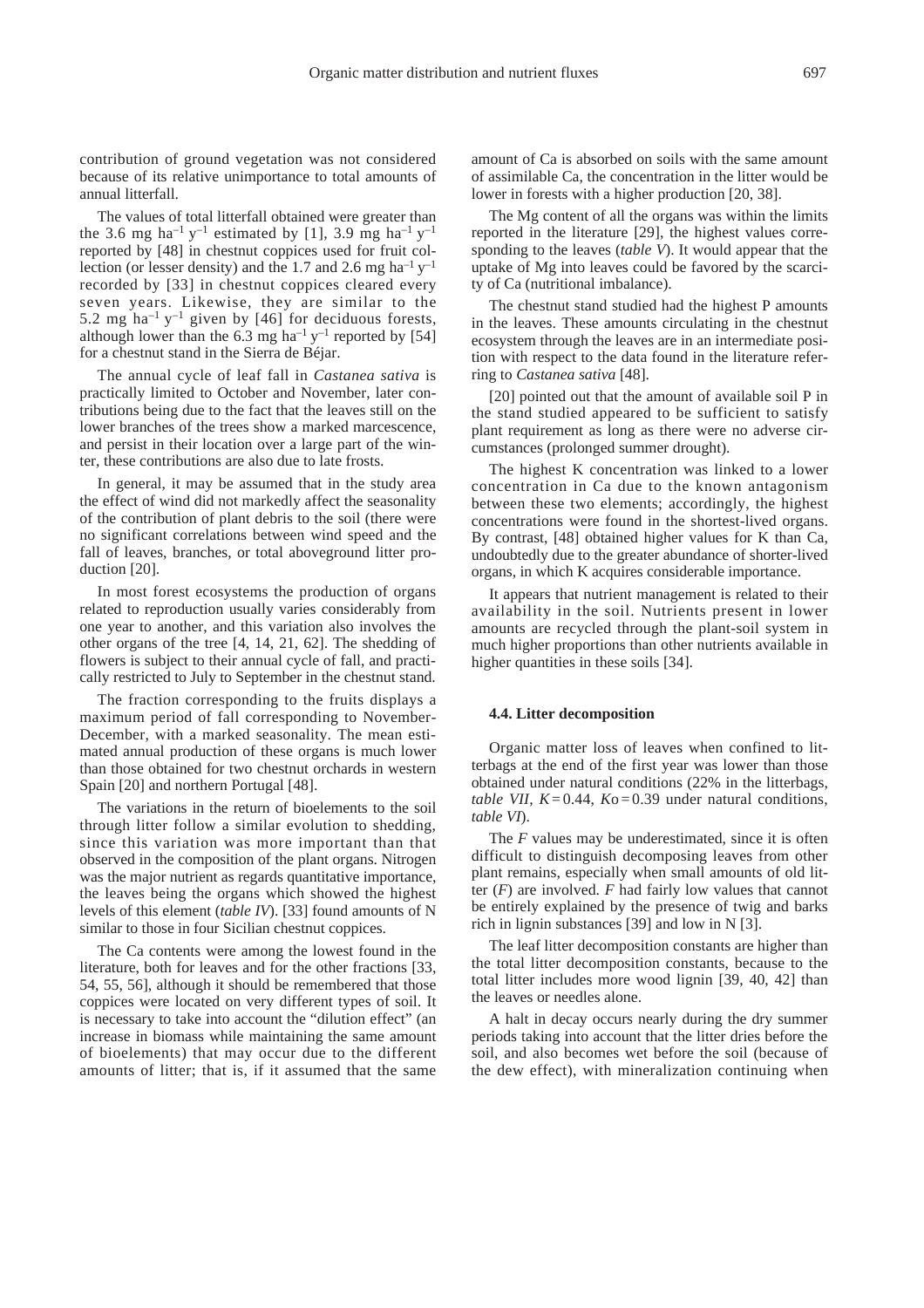humidity is high despite the lower temperatures; in this case, a temperature increase of a few degrees in the wet period has significant effects [61]. The effect of the dry period on leaf decay has been addressed in depth by [37]. As a result, in these forest ecosystems, leaf-litter decay is linked above all to humidity itself [8], mineralization slowing down when the leaf litter is dry (the soil may continue to be moist to a depth of more than 40 cm). [64] stressed, however, that physical and physicochemical processes of decay occur in summer (losses of dry matter due to animals, water or winds, could be limited).

*Table VII* shows changes in remaining organic matter (O.M.) and bioelements in decomposing chestnut leaves.

A relative increase in the N concentration was observed, this increase is not reflected as an absolute increase; the enrichment in N of the leaf organs after the first months of the experimental period has already been discussed by several authors, such as [6], and even absolute increases have been found [7]. About 20% of the initial N was lost (*table VII*) during the two years of decay studied.

Certain relationship was reported between the decomposition process and the accumulation of nitrogen [6]. Low N concentrations in the soil give rise to larger increases in N during the initial stages of decomposition. It is possible, however, that the abundance of polyphenolic substances, typical of conifer residues [41, 57], could exert an inhibitory action on fungal growth, leading to slow hyphal growth in decomposing leaves, and hence low immobilization by the fungal biomass.

The concentration of Ca was also found to increase relatively throughout the decay period studied; since Ca is a scant element in acid soils, it is subject to strong biological immobilization [18]. Mg followed a very irregular trend, although it was observed that after the summer (dry period) an increase, both relative and absolute, in Mg contents occurred; this can be attributed to a washing of the tree canopy, that would have enriched the remaining leaves. Certain authors, such as [51], have suggested that Mg is a readily leachable bioelement, and that it seems to reflect a balance between losses (due to washing) and contributions (due to throughfall and atmospheric dusts). The relative content of P tended to remain constant, even to increase, owing to exogenous contributions by throughfall. The scarceness of this bioelement in the aboveground biomass must be a factor that governs its retention by microbial activity. In free form, K is a highly abundant element in plant tissues, and hence it is easily leachable; the evolution of this bioelement during the decay period studied showed strong fluctuations. These accounted for the increases in K that decaying leaves must undergo due to leaching from the forest canopy and to a certain degree of heterotrophic immobilization [5]. Trends in the behavior of the other bioelements are hindered by their low concentration in chestnut leaves.

## **5. CONCLUSIONS**

The results show that the model best fitted (based on residual analyses) was that obtained applying the allometric equation  $Y = aX^b$ . The trunk accumulated the highest amount of all the nutrients considered on a weight basis owing to high biomass. The amount of nutrients accumulated in the leaves was quantitatively lower because foliage biomass represented only about 2.5% of the total aboveground biomass.

Nutrients showed the highest concentrations in the leaves (except Ca). Their concentrations generally decreased in the following order: foliage > branches > trunk.

The monthly evolution for the dry weight and mineral element concentrations in leaves during a vegetative cycle showed that concentrations decreased in the case of N, P, and K; Mg showed an unvarying pattern, and Ca increased in concentration during the vegetative cycle.

The leaves comprised the most important fraction of the total litterfall, representing 69.8%. Branch fall represented 14% of the total litterfall. Flowers and fruits represented 8.8% and 5.1% respectively of the annual total litterfall added to the humus.

Organic matter loss of leaves confined to litterbags at the end of the first year was lower than Jenny's and Olson's decomposition constants obtained under natural conditions (22% in the litterbags and  $K = 0.44$ ,  $K<sub>0</sub> = 0.39$ under natural conditions). Considering both total litter and leaves separately, higher *K* and *K*o decomposition constants were estimated for leaves alone than for total litter. At the end of decomposition period the loss of dry matter was 47%.

**Acknowledgements:** This work was made possible through the financial support of the STEP/D.G. XII (EC) program. Technical assistance was obtained from C. Relaño.

#### **REFERENCES**

[1] Anderson J.M., Stand structure and litter fall of a coppiced beech *Fagus sylvatica* and sweet chestnut *Castanea sativa* woodland, Oikos 24 (1973) 128–135.

[2] Baskerville G.L., Use of logarithmic Regression in the Estimation of Plant Biomass, Can. J. For. 2 (1972) 49–53.

[3] Berg B., Dynamics of nitrogen  $(^{15}N)$  in decomposing Scots pine (*Pinus sylvestris*) needle litter: Long-term decomposition in a Scots pine forest. VI, Canadian J. Bot. 66 (1988) 1539–1546.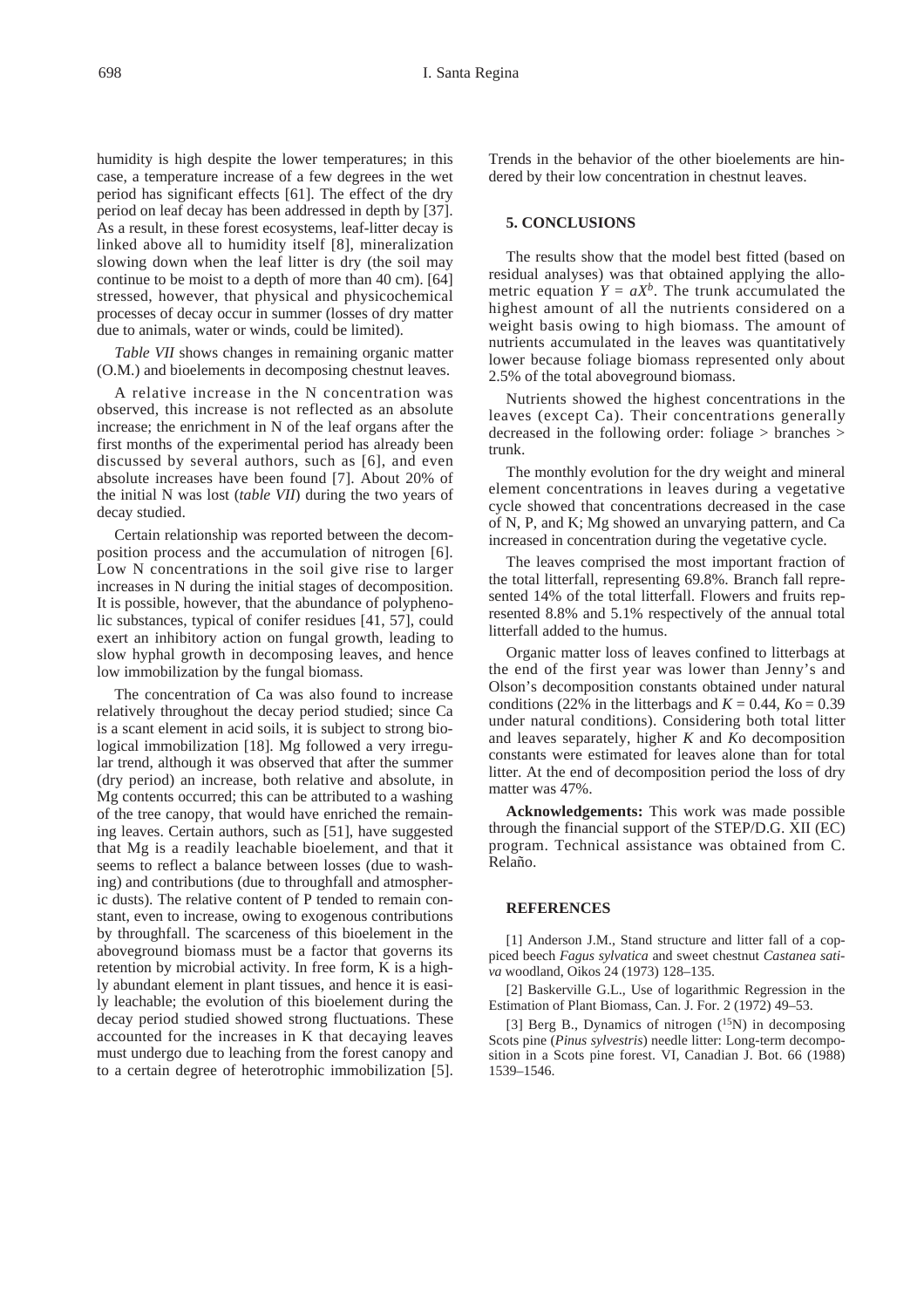[4] Berg B., Albrecktson A., Berg M. P., Cortina J., Johansson M. B., Gallardo A., Madeira M., Pausas J., Kratz W., Vallejo R., McClaugherty Ch., Amounts of litter fall in some pine forests in European transect, in particular Scots pine, Ann. For. Sci. 56 (1999) 625–640.

[5] Berg B., Staaf H., Decomposition rate and chemical changes of scots pine needle litter. II: Influence of chemical composition. Structure and function of Northern coniferous forests. An ecosystem study, Persson T. (Ed.), Ecol. Bull. (Stockholm) 32 (1980) 373–390.

[6] Berg B., Staaf H., Leaching accumulation and release of nitrogen in decomposing forest litter, in: Terrestrial nitrogen cycles, F.E. Clark & T. Rosswall, Ecol. Bull. 33 (1981) 163–178.

[7] Berg B., Theander O., Dynamics of some nitrogen fraction in decomposing scots pine needle litter, Pedobiology 27 (1984) 261–267.

[8] Beyer L., Irmler V., The structure of humus and dynamic of litter decomposition on a Luvisol and a Podsol under Forests, Pedobiology 35 (1991) 368–380.

[9] Boerner R.E.J., Foliar nutrient dynamics, growth and nutrient use efficiency of *Hammamelis virginiana* in three forest microsites, Can. J. Bot. 63 (1985) 1476–1481.

[10] Bray J.R., Gorham E., Litter production in forests of the world, Adv. Evol. Res. 2 (1964) 101–157.

[11] Brown S., Gillespie A.J.R., Lugo A.E., Biomass estimation methods for tropical forest with applications to forest inventory data, For. Sci. 35 (1989) 881–902.

[12] Cabanettes A., Rapp M., Biomasse, minéralomasse et productivité d'un ecosystème à pins pignons (*Pinus pinea* L.) du littoral méditerranéen. I, Biomasse. Oecol. Plant. 13 (1978) 271–286.

[13] Campbell J.S., Lieffers V.J., Pielou E.C., Regression equations for estimating single tree biomass of trembling aspens: assessing their applicability to more than one population, For. Ecol. Manag. 11 (1985) 283–295.

[14)] Canellas I., San Miguel A., Litterfall and nutrient turnover in Kermes oak (*Quercus coccifera* L.) shrublands in Valencia (eastern Spain), Ann. Sci. For. 55 (1998) 589–598.

[15] Chapman H.D., Pratt P.F., Métodos de análisis para suelos, plantas y aguas, Trillas, México, 1979, 195 p.

[16] Cole D.W., Rapp M., Elemental cycling in forest ecosystems, in: Reichle D.E. (Ed.), Dynamic properties of forest ecosystems, IPB 23, Cambridge Univ. Press, Cambridge, 1980, pp. 341–409.

[17] Douglas A.F., McNaughton S.J., Aboveground biomass estimation with the canopy intercept method: a plant growth form caveat, Oikos 57 (1990) 57–60.

[18] Duchaufour P.H., Edafología. I. Edafogénesis y clasificación, Masson, Barcelona, Spain, 1984, 493 p.

[19] Freedman B., Duinker P.N., Morash R., Biomass and nutrient in nova forests and implications of intensive harvesting for future site productivity, For. Ecol. Manag. 15 (1986) 103–127.

[20] Gallardo J.F., Martín A., Santa Regina I., Nutrient cycling in deciduous forest ecosystems of the Sierra de Gata mountains: aboveground litter production and potential nutrient return, Ann. Sci. For. 55 (1998) 749–769.

[21] Gallardo J.F., Martín A., Santa Regina I., Nutrient cycling in deciduous forest ecosystems of the Sierra de Gata mountains: nutrient supplies to the soil through both litter and throughall, Ann. Sci. For. 55 (1998) 771–784.

[22] Grier Ch. C., Elliot K.J., McCullough D.G., Biomass distribution and productivity of *Pinus edulis. Juniperus monosperma* woodlands of north-Central Arizona, For. Ecol. Manag. 50 (1992) 331–350.

[23] Harding R.B., Grial D.F., Site quality influences on biomass estimates for white spruce plantations, For. Sci. 32 (1986) 443–446.

[24] Helmisaari H.S., Temporal variation in nutrient concentrations of *Pinus sylvestris* needles, Scand. J. For. Res. 5 (1990) 177–193.

[25] Helmisaari H.S., Nutrient retranslocation within foliage of *Pinus sylvestris*, Tree Physiol. 10 (1992) 45–58.

[26] Hoyle M.C., Variation in foliage composition and diameter growth of yellow birch with season, soil and tree size, Soil Sci. Soc. Am. Proc. 29 (1965) 475–480.

[27] Jenny H., Gessel S.P., Bingham F.T., Comparative study of decomposition rates of organic matter in temperate and tropical regions, Soil Sci. 68 (1949) 419–432.

[28] Jokela E.J., Shannom C.A., Withe E.H., Biomass and nutrient equations for nature *Betula papyrifera,* Can J. For. Res. 11 (1981) 298–304.

[29] Khanna P.K., Ulrich B., Ecochemistry of temperate diciduous forests, in: Röhrig E. & Ulrich B. (Eds.) Ecosystems of the world. 7. Temperate dedicuous forests, Elsevier, Amsterdam, 1991, pp. 121–163.

[30] Kira T., Shidei T., Primary production and turnover of organic matter in different forest ecosystems of the Western Pacific, Jap. J. Ecol. 17 (1967) 70–81.

[31] Lemoine B., Ranger J., Gelpe J., Distribution qualitative et quantitative des éléments nutritifs dans un jeune peuplement de Pin maritime (*Pinus pinaster* Ait), Ann. Sci. For. 45 (1988) 95–116.

[32] Leonardi S., Rapp M., Denes A., Organic matter distribution and fluxes within a holm oak (*Quercus ilex* L.) stand in the Etna Volcano, Vegetatio 99-100 (1992) 219–224.

[33] Leonardi S., Rapp M., lzzo R., Failla M., Guarniccia D., De Santis C., Chestnut ecosystem function: nutrient cycling processes within several stands in relation to age and altitude on the Etna Volcano, in: Romane (Ed.) Biological Criteria for Sustainable Development in Natural Degenerate Forests of Mediterranean Europe, Montpellier, 1994, pp. 45–61.

[34] Leonardi S., Santa Regina I., Rapp M., Gallego H.A., Rico M., Biomass. Litterfall and nutrient content in *Castanea sativa* copicce stands of southern Europe, Ann. Sci. For. 53 (1996) 1071–1081.

[35] Lim M.T., Cousens J.E., The internal transfer of nutrients in a Scots pine stand. 2. The pattern of transfer and the effects of nitrogen availability, Forestry 59 (1986) 17–27.

[36] Luxmoore R.J., Grizzard Y., Straud R.H., Nutrient translocation in the outer canopy and understory of an eastern dediduous forest, For. Sci. 27 (1981) 505–518.